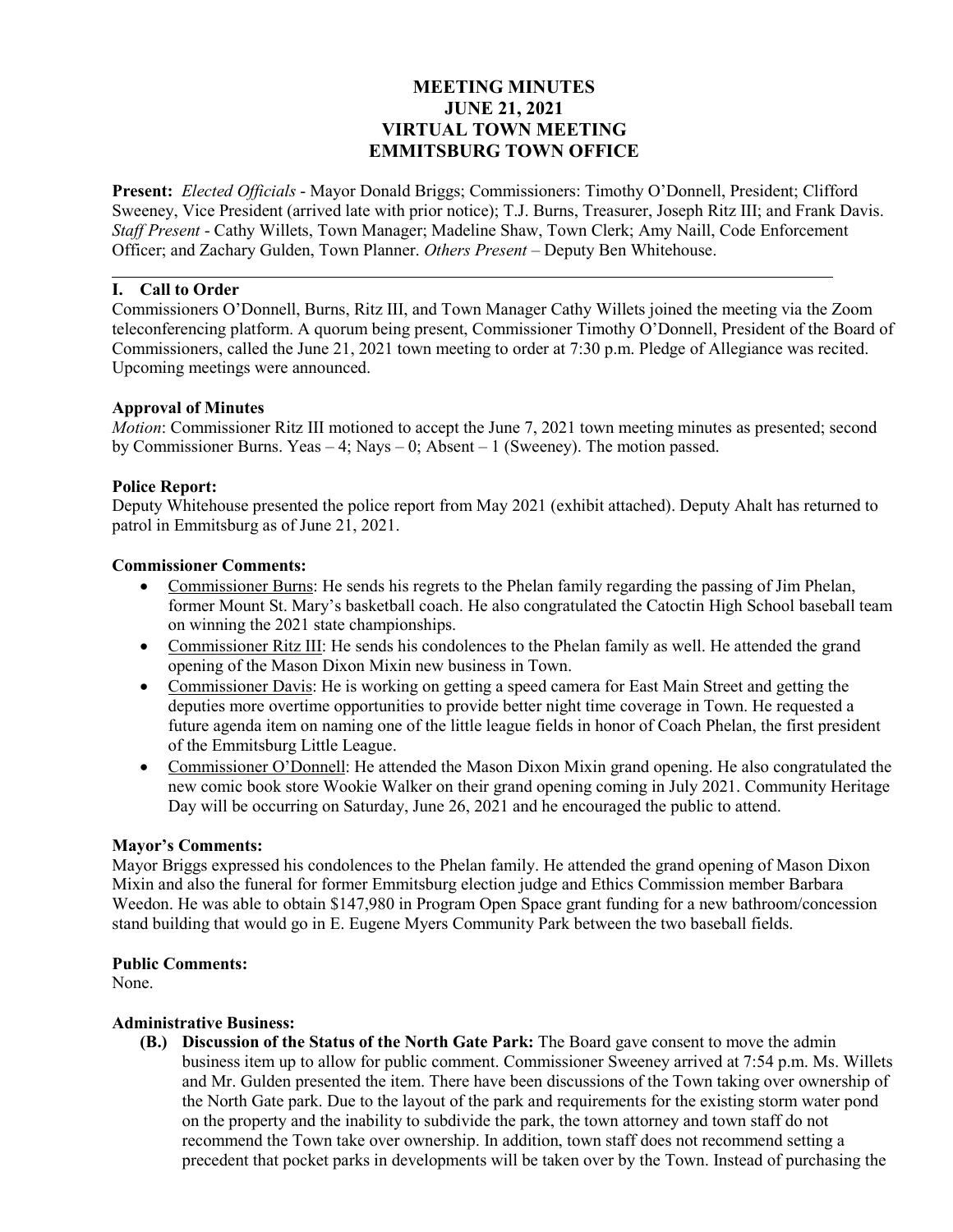park, the Town can enter into a maintenance agreement with North Gate if the Board desires; however, initial costs to bring the park up to date will be \$6,091. The Board discussed options including offer future grants to Home Owners Associations (HOAs) to aid with pocket park maintenance. *Sabrina Paxton-Daily, North Gate HOA* – Ms. Paxton-Daily explained the HOA has difficulty with maintenance and upkeep of the park and would like to see the Town more involved via a maintenance agreement. Ms. Paxton-Daily will bring the maintenance agreement to her residents and bring a formal request back to the Board in the future.

- **(A.) Approval of the FY 2022 Frederick County Sheriff's Office contract for consideration:** Ms. Willets presented the item. The FY2022 contract will be \$298,022, a \$25,408 increase from FY2021 due to change in the Uniformed Law Enforcement Pay Scale and associated benefit costs as well as an increase to health insurance, retirement benefits and fleet fuel. *Motion*: Commissioner Sweeney motioned to approve the FY2022 Frederick County Sheriff Office's contract as presented; second by Commissioner Davis. Yeas – 5; Nays – 0. The motion passed.
- **(C.) Discussion related to opening the town office for town meetings for consideration:** Ms. Willets presented the item. County Executive Jan Gardner has made the decision to keep County buildings closed to the public and require face masks in all County buildings until September 1, 2021 due to the COVID-19 virus. Since the town office resides on the second floor of the Emmitsburg Community Center, a County owned building, the town office would need to remain closed to the public until September 1, 2021 unless the Board would like to request permission for an earlier opening from the County Executive. The Board gave unanimous consent to allow the Mayor to send a formal request to the County Executive for opening the town office to the public starting July 12, 2021 with the public being required to wear face masks and make appointments with staff beyond regular front desk items.

#### **Consent Agenda:**

None.

#### **II. Agenda Items**

Agenda #1 - Impact fee and park & rec fee in-lieu study presentation: TischlerBise, Inc. was hired to complete an impact fee study in June 2021. Karl Nichols with TischlerBise introduced himself and gave a presentation on study findings. Impact fees are a one-time fee imposed on new developments for the purpose of providing new or expanded public capital facilities required to serve the new development. A PowerPoint with a 10-year park facility demand was presented considering population growth for Emmitsburg. Results from the study indicate the Town's parks and recreation impact fee is currently inadequate and TischlerBise recommends increasing the fee from \$1,200 per dwelling unit to \$3,898 per single-family dwelling unit and \$2,069 per multi-family dwelling unit stated in Policy P21-02 that will come before the Board for approval later tonight. The Town currently collects impact fees that go towards roads maintenance but have been informed this is not an allowed action. Town staff will reach out to other municipalities to see what impact fees are used for and requested the Board send any ideas of future growth project ideas to staff. At a future town meeting the Board will need to determine what the impact fee will be set at and what the fee will be used for.

Agenda #2 - Public hearing and approval of Ordinance 21-05 for consideration: Commissioner O'Donnell called the public hearing to order at 9:22 p.m. Mr. Gulden explained the hearing was advertised on June 2, 2021 in the Frederick News Post. Ordinance 21-05 amends Title 16 and assigns a 3-year expiration date to improvement plats among other items as recommended by the town attorney. The ordinance was initially presented to the Board at the May 3, 2021 town meeting and forwarded to the Planning Commission. The Planning Commission voted unanimously to approve the ordinance at the May 24, 2021 meeting with Commissioner Ritz III abstaining during that meeting. Commissioner Davis and Ritz III expressed concern over the improvement plat expiring due to circumstances out of the developers' hands, such as the State taking extensive time to review the plat. There is no option for the plat expiration date to be extended after the 3-years ends. If expired, the plans would need to be resubmitted to the Planning Commission for new approval. Commissioner O'Donnell invited public comment. There was no public comment. *Motion*: Commissioner Ritz III motioned to close the public hearing at 9:29 p.m.; second by Commissioner Burns. Yeas – 5; Nays – 0. The motion passed. *Motion*: Commissioner Sweeney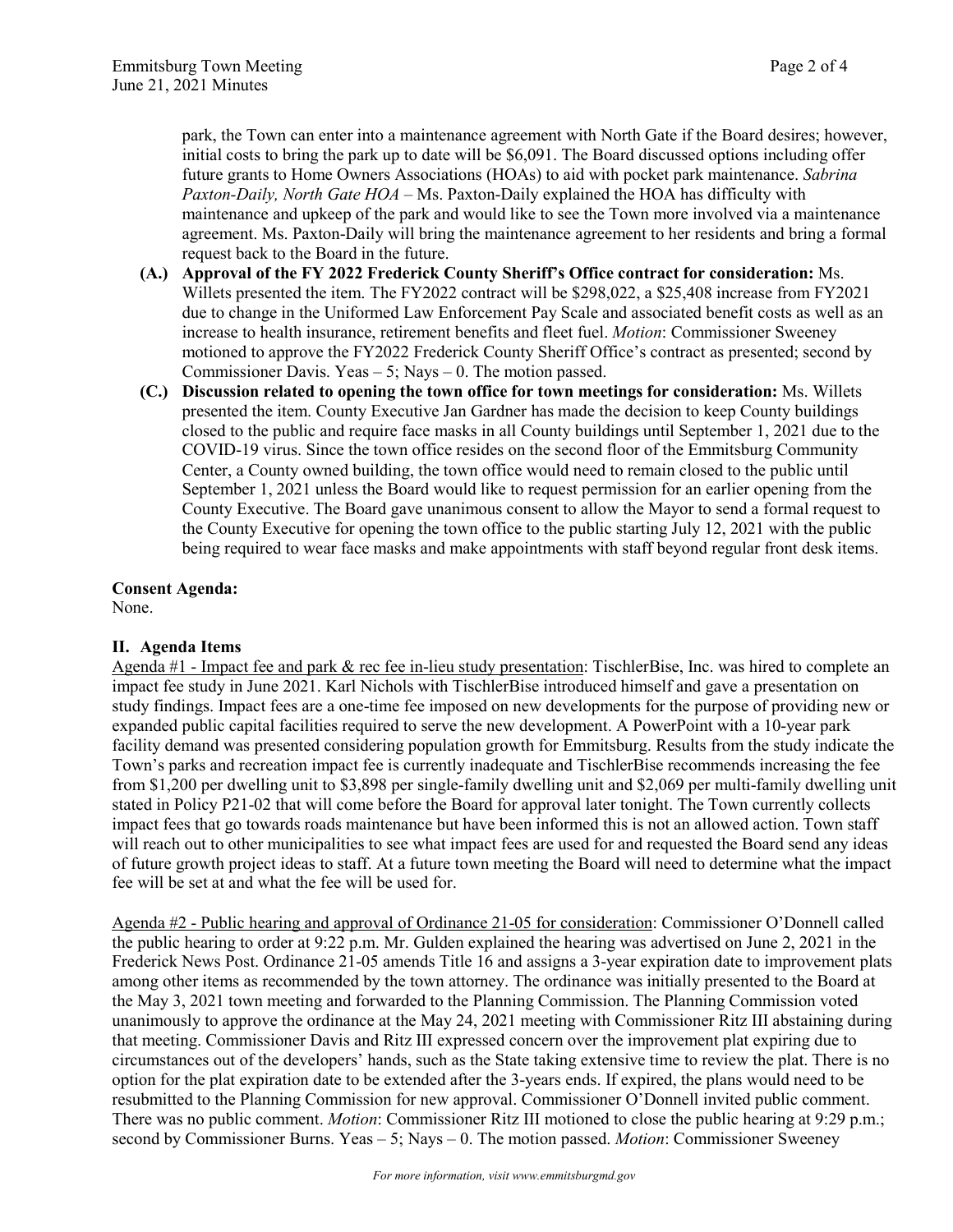motioned to accept Ordinance 21-05 as presented; second by Commissioner Burns. Yeas – 3 (O'Donnell, Sweeney, Burns); Nays  $-2$  (Ritz III and Davis). The motion passed.

Agenda #3 - Public hearing and approval of Ordinance 21-06 for consideration: Commissioner O'Donnell called the public hearing to order at 9:34 p.m. Mr. Gulden explained the hearing was advertised on June 2, 2021 in the Frederick News Post. Ordinance 21-06 changes include, but are not limited to, updating to the hotel and motel definitions in Title 17 to protect the town and ensure a multi-family dwelling would not be approved in the general commercial district. The ordinance was initially presented to the Board at the May 3, 2021 town meeting and forwarded to the Planning Commission. The Planning Commission voted unanimously to approve the ordinance at the May 24, 2021 meeting with Commissioner Ritz III abstaining during that meeting. Commissioner O'Donnell invited public comment. There was no public comment. *Motion*: Commissioner Burns motioned to close the public hearing at 9:39 p.m.; second by Commissioner Ritz III. Yeas – 5; Nays – 0. The motion passed. *Motion*: Commissioner Burns motioned to accept Ordinance 21-06 as presented; second by Commissioner Ritz III. Yeas  $-5$ ; Nays  $-0$ . The motion passed.

Agenda #4 - Approval of Policy P21-02 – Park, Recreation, and Open Space Fee In-Lieu for consideration: Mr. Gulden presented the agenda item. Since Ordinance 21-05 was approved, the park and recreation fee in-lieu will need to be set. Town staff recommends \$3,898 per single-family dwelling unit and \$2,069 per multi-family dwelling unit to support TischlerBise, Inc. recommendation in agenda item one. The fee will only be charged to new developments requesting to not build a park. Commissioner Davis stated opposition for the ordinance due to the steep fee increase. *Motion*: Commissioner Sweeney motioned to accept Policy P21-02 as presented; second by Commissioner Burns. Yeas  $-4$ ; Nays  $-1$  (Davis). The motion passed.

Agenda #5 - Approval of Ordinance 21-08, update to Chapter 3.08 Impact Fees, for consideration: The agenda item has been postponed.

Agenda #6 - Approval of Resolution 21-02R, Community Legacy façade improvement grant submittal authorization, for consideration: Mr. Gulden presented the agenda item. The \$75,000 grant application is submitted annually by the Town and provides funding for the Town's Community Legacy façade improvement grant program. *Motion*: Commissioner Ritz III motioned to accept Resolution 21-02R as presented; second by Commissioner Davis. Yeas – 5; Nays – 0. The motion passed.

Agenda #7 - Approval of Resolution 21-04R, Community Legacy Emmitsburg Restroom and Concession Stand Building grant submittal authorization, for consideration: Ms. Shaw presented the agenda item. The Town is applying for up to \$169,000 in Community Legacy grant funds to install a prefabricated restroom and concession stand combo building in E. Eugene Myers Community Park near the disc golf course and between the two baseball fields. The total project cost is estimated at \$316,000, which will also be funded through a Program Open Space grant. The Town would also like to fundraise for the project. *Motion*: Commissioner Davis motioned to approve Resolution 21-04R as presented; second by Commissioner Sweeney. Yeas – 5; Nays – 0. The motion passed.